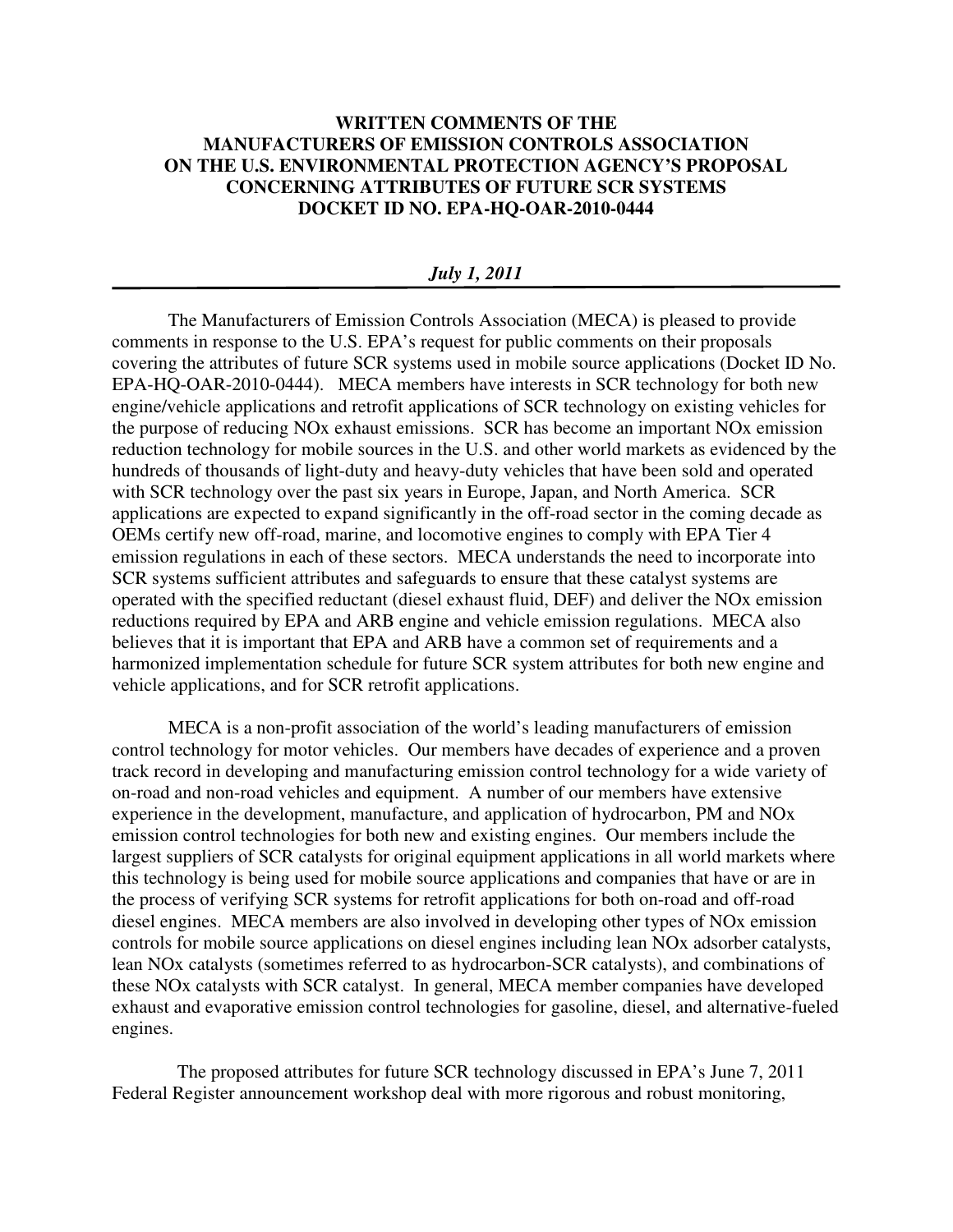warnings and inducements that limit the potential operation of SCR systems without DEF, operation with a reductant fluid that does not meet the ISO 22241-1 standard, or operation of an SCR system that has been tampered with by the vehicle owner or operator. MECA concurs with EPA's and ARB's assessment on the current state of SCR system applications and use on mobile sources. Engine manufacturers are continuing to evolve and improve SCR systems for on-road vehicles and using this experience to introduce SCR systems into off-road applications. Operation of SCR systems without DEF or with DEF that does not meet quality standards has been isolated. Adequate and robust driver warnings and inducements are necessary to ensure that SCR systems are operated as designed.

In new engine and vehicle applications the OEM is responsible for the SCR system characteristics and inducements, and in the best position to provide inputs to EPA on these issues. MECA is aware that many OEMs are already making use of available NOx sensors and urea quality sensors to "manage" their SCR systems and ensure the use of DEF that meets the current ISO specifications. Urea quality detection may become more important as SCR systems are introduced in the off-road sector; especially in applications where there is a risk that agricultural-grade urea could be substituted for DEF. The use of agricultural-grade urea that does not meet the same specifications of DEF can lead to deposits on catalysts or poor urea injection system performance that will degrade NOx conversion efficiency of the SCR system. Another area of concern related to DEF quality is related to "shelf life" of DEF in on-board DEF tanks in applications that could have unusually long periods of inactivity (e.g. seasonal service fleets in either on-road or off-road applications). MECA agrees with EPA's assessment that available NOx sensors or urea quality sensors should provide protection for this situation as well. MECA also agrees that urea quality sensors are seeing more attention by OEMs and this technology has the potential for fast detection of DEF-related issues on SCR systems.

Some of the proposals presented in the June 7 Federal Register announcement on more robust monitoring and driver warning issues can also be carried over to retrofit SCR operations. Retrofit SCR applications are, in general, not able to include inducements related to engine operation (e.g., engine derating, speed limiters, etc.). Also SCR retrofits on older diesel engines with mechanical controls can limit the options for SCR driver inducements compared to OEM SCR applications. However, recent EPA verifications of retrofit SCR systems have included the use of dual NOx sensor or urea quality sensor strategies that are tied to engine re-start conditions to ensure that the retrofit SCR system is functioning as verified. MECA believes that this type of "final inducement" provides an adequate safeguard for retrofit SCR system applications. MECA would like to better understand EPA and ARB's proposals as they pertain to retrofit SCR applications. A joint public workshop devoted specifically to retrofit SCR applications would be a helpful means to initiate a productive dialogue between the agencies and SCR retrofit manufacturers on how to best translate some of the future attributes for OEM SCR systems over to retrofit SCR applications.

MECA's August 19, 2010 written comments to EPA and ARB that followed the July 20, 2010 workshop included a few SCR catalyst specific issues that are repeated again here:

1. Ammonia slip – Both EPA and ARB indicated that future SCR systems should limit ammonia slip to below 10 ppm on average over the appropriate test cycles for the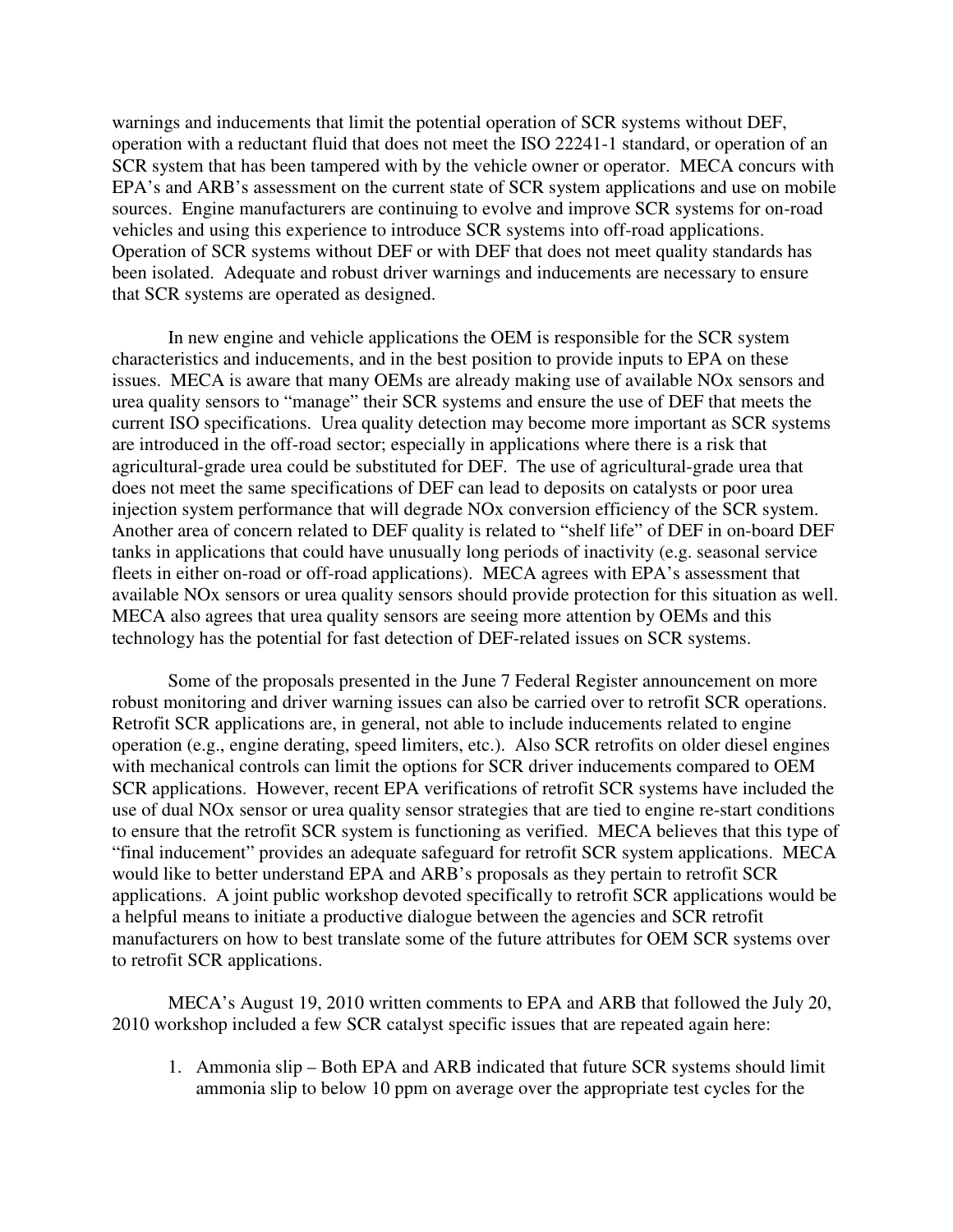regulatory defined useful life of the emission system. This is consistent with the Euro VI heavy-duty requirements. MECA supports this position and believes that both original equipment and retrofit SCR systems are technically capable of complying with this limit on ammonia slip. There are already examples of both OEM and retrofit SCR systems that are achieving ammonia slip emissions below this average 10 ppm limit.

2. N<sub>2</sub>O emissions – During the July 2010 workshop a commenter raised the issue of N2O emissions from SCR systems. This issue has been included in the development efforts with respect to both SCR catalyst formulations and ammonia slip catalysts. SCR catalyst formulations and ammonia slip catalyst formulations have been developed recently with improved selectivity for producing the desired product of  $N_2$ and reduced selectivity in producing  $N_2O$  compared to earlier catalyst compositions. An example of reduced  $N_2O$  emissions from SCR catalysts that employ an ammonia slip catalyst was presented at the September 2007 SAE Heavy-duty Diesel Symposium held in Gothenburg, Sweden (see presentation by G. Smedler of Johnson Matthey). Efforts similar to the results presented by Smedler et al. have continued at the major manufacturers of SCR catalysts and ammonia slip catalysts in advance of the commercial launch of DPF+SCR systems for both light-duty and heavy-duty vehicle applications in the U.S. It should be noted that, in addition to the selectivity of SCR and ammonia slip catalysts to produce the desired  $N_2$  reaction product rather than  $N_2O$ , other SCR system variables such as the urea injection strategy and the volume of SCR catalyst also have impacts on the level of  $N_2O$  emissions that are emitted from SCR systems.

MECA supports EPA's proposal for  $N_2O$  caps for heavy-duty vehicles as part of its soon to be finalized requirements for controlling greenhouse emissions from this sector. In their heavy-duty greenhouse gas proposal EPA has set a cap on  $N_2O$ emissions over the certification test cycle but allowed OEMs the flexibility to include measured  $N_2O$  emissions in an overall  $CO_2$ -equivalent emission calculation (i.e., one can essentially trade-off higher  $N_2O$  emissions vs.  $CO_2$  emissions). MECA supports this flexible approach for limiting  $N_2O$  emissions from heavy-duty vehicles.

- 3. Dioxin/furan emissions MECA has partnered with EPA on the SCR dioxin test program that was completed in late 2010 at EPA's Ann Arbor laboratory. As EPA indicated in their straw man proposal issued prior to the July 20, 2010 workshop, results from the EPA test program and other similar test programs conducted in Europe or by engine manufacturers have shown no evidence for dioxin production over either Cu-zeolite or Fe-zeolite SCR catalysts. Based on these results, MECA believes that OEM or retrofit SCR systems that utilize Cu-zeolite catalysts in configurations similar to the configurations tested by EPA should be certified or verified without the need for the manufacturer to submit any additional test data.
- 4. Vanadia SCR catalysts Vanadia SCR catalysts have already seen wide scale commercial use for controlling NOx emissions from stationary sources. MECA understands the issues related to the thermal stability of these catalysts and the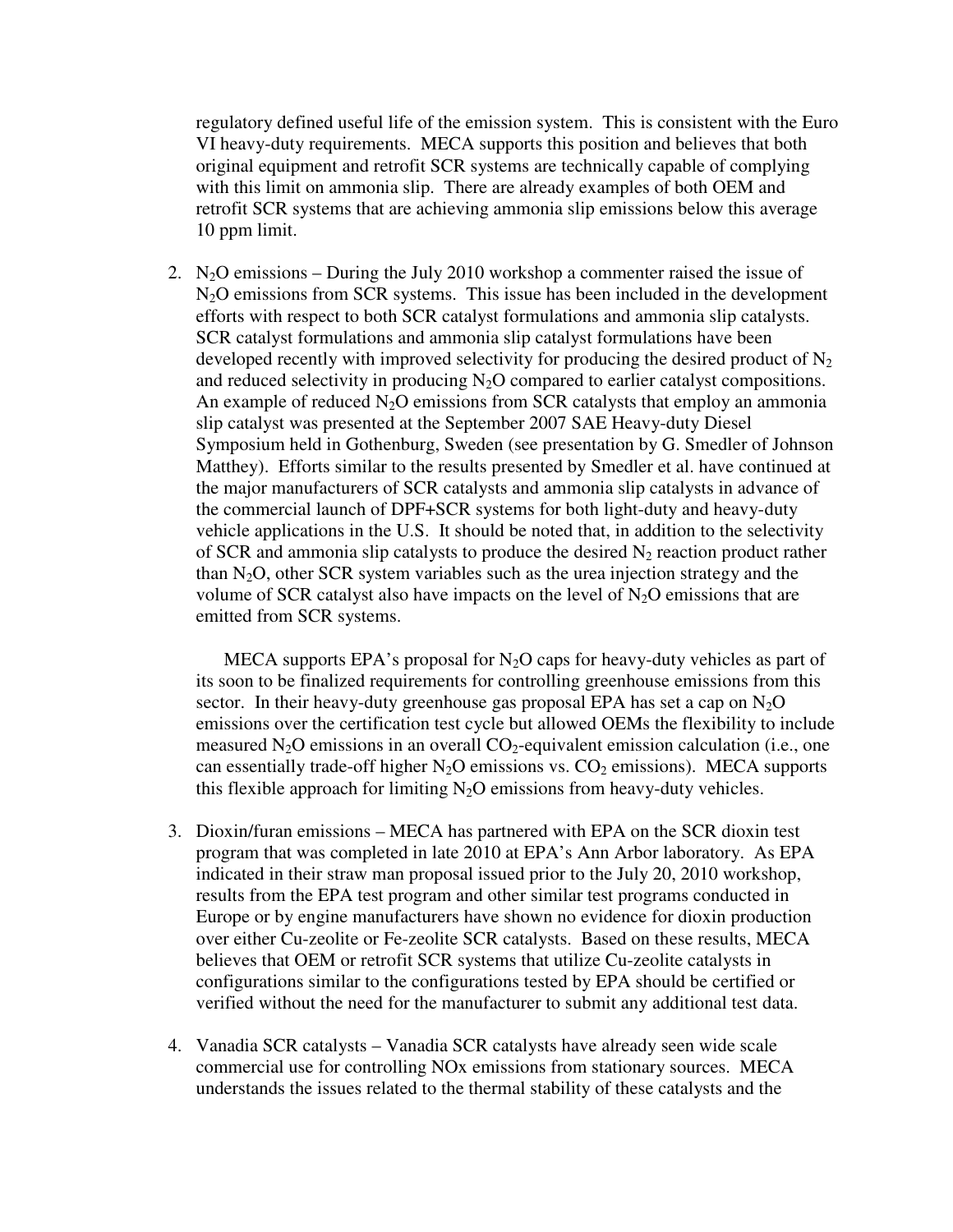potential sublimation of vanadium-containing species from vanadia-based SCR catalysts that are operated at elevated temperatures. MECA, manufacturers of SCR catalysts, and SCR catalyst raw material suppliers are engaged in a dialogue with EPA on defining a suitable test method for determining the sublimation temperature of vanadium-containing species from these catalysts. MECA is committed to work with EPA and ARB on reaching an agreement on a test method that can be used to define the thermal stability of these catalysts. Establishing any requirements on thermal limits from these catalyst requires an understanding of what vanadiumcontaining species may be sublimation products, the potential that these species will exit the tailpipe (rather than condense elsewhere in the exhaust system), and the health risks associated with the emission of any of these species in the exhaust.

 In addition to these comments specific to urea-SCR catalyst systems, MECA would also like to note again that development efforts are continuing on alternative mobile source NOx emission reduction technologies that do not employ the use of an on-board source of a liquid urea-based reductant (e.g., hydrocarbon-SCR catalysts that employ diesel fuel or E85 as a reductant or combinations of lean NOx adsorber catalysts and SCR catalysts that generate ammonia during lean NOx adsorber regeneration and subsequently store this ammonia on a downstream SCR catalyst for use in NOx reduction). The technical program at the 2011 SAE International Congress held in Detroit in April 2011 included technical papers/presentations on a variety of these alternative NOx emission control strategies. There are also examples of SCR systems that employ a solid reductant that can be used to generate the ammonia rather than the current DEF liquid. These alternative NOx reduction technologies, in some cases, offer the potential for more robust or "secure" real world operation but will need to compete with current urea-SCR systems in terms of performance and cost in the market. Some of these alternative technologies will also need the development of an appropriate reductant infrastructure to ensure wide scale reductant availability.

## **Conclusion**

 MECA members continue to devote significant resources to the development of NOx reduction technologies for both original equipment and retrofit mobile source applications in the U.S. and other world markets. SCR is a proven, durable NOx reduction technology for mobile sources, however, appropriate safeguards and operator inducements are necessary to ensure that these systems are used with the specified DEF. It is important for EPA and ARB to have a common set of requirements and implementation dates for the attributes of future SCR systems for both original equipment and retrofit applications. MECA encourages both agencies to hold additional workshops on SCR system attributes for the full range of mobile source NOx reduction applications to allow for a constructive dialogue with manufacturers and ensure that manufacturers have a common understanding of what is needed for future engine/vehicle certifications or retrofit verifications. MECA also believes it is important for both agencies to complement the discussion on system attributes with a strong enforcement program to make sure that future SCR systems (or other NOx reduction technologies) are used as designed and provide significant NOx reduction benefits consistent with certification and verification test procedures.